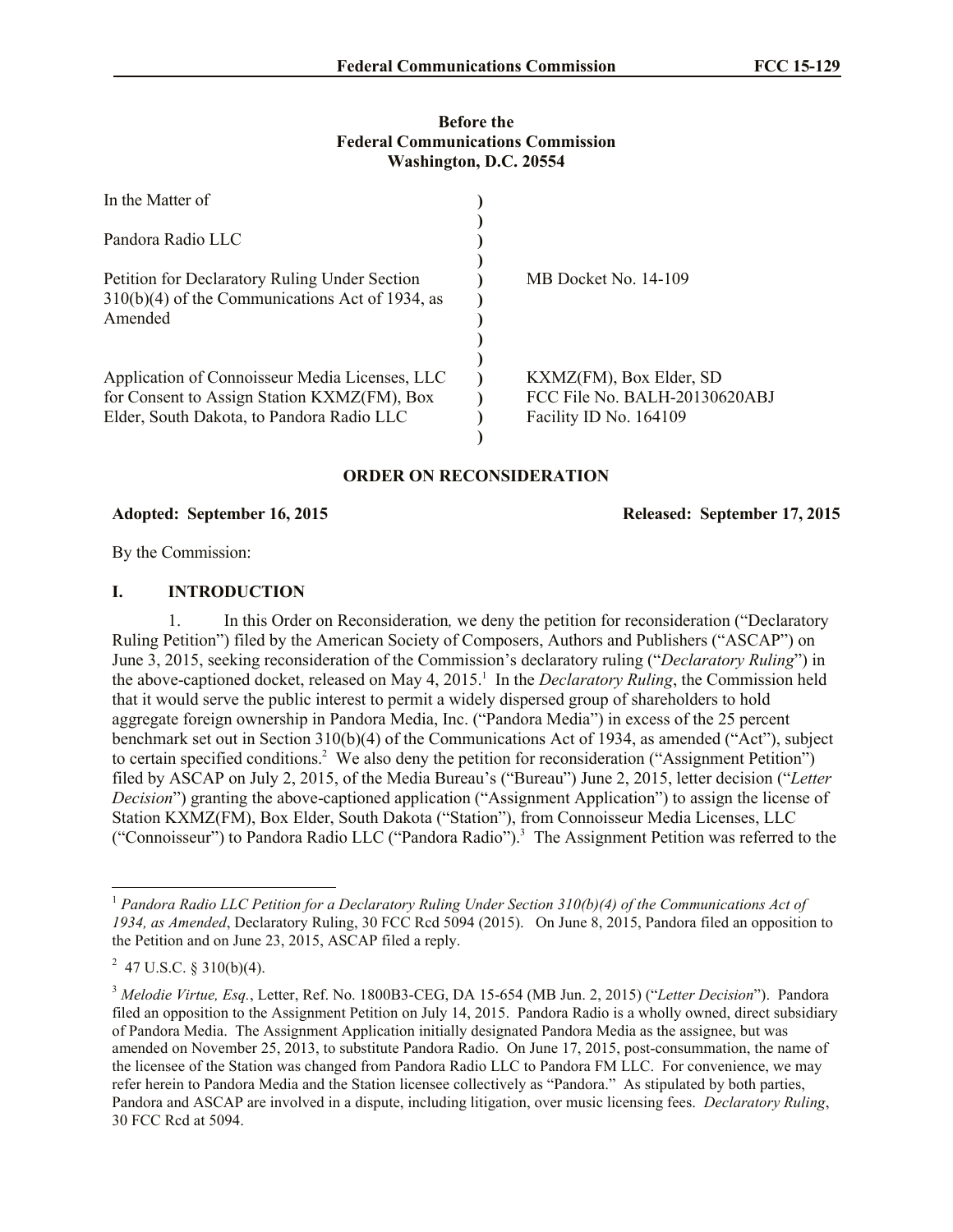Commission by the Bureau pursuant to Section 1.106(a)(1) of the Rules, for consolidated treatment with the Declaratory Ruling Petition.<sup>4</sup>

2. On June 20, 2013, Connoisseur and Pandora filed the Assignment Application, which was opposed by ASCAP. As detailed in the *Declaratory Ruling*, Pandora is a publicly traded U.S. company that was unable to determine the citizenship of its shareholders sufficiently to demonstrate that its foreign ownership does not exceed the 25 percent foreign ownership benchmark of Section  $310(b)(4)$ .<sup>5</sup> Therefore, on June 27, 2014, Pandora filed a petition for declaratory ruling to exceed that benchmark ("Petition for Declaratory Ruling"), pursuant to the guidance set out in the Commission's 2013 Clarification Order.<sup>6</sup> On July 29, 2014, the Bureau initiated a docket seeking comment on the Petition for Declaratory Ruling.<sup>7</sup> ASCAP filed comments opposing the Petition for Declaratory Ruling. Following the procedure outlined in the *Clarification Order*, various Executive Branch agencies were also notified of the proceedings.<sup>8</sup> No Executive Branch agency filed a comment or objection. On May 1, 2015, the Commission adopted the *Declaratory Ruling*, granting Pandora's Petition for Declaratory Ruling with conditions and denying ASCAP's opposition (released May 4, 2015).

3. On June 2, 2015, the Bureau issued the *Letter Decision*, granting the Assignment Application and approving the Revised Compliance Plan submitted by Pandora on May 15, 2015 ("Revised Compliance Plan").<sup>9</sup> In the *Letter Decision*, the Bureau found that ASCAP lacked standing to file a petition to deny the Assignment Application.<sup>10</sup> The Bureau concluded that ASCAP did not fall within one of the established broadcast categories of parties with standing, <sup>11</sup> and that ASCAP also did not satisfy what ASCAP referred to as the "higher bar" for Article III judicial standing.<sup>12</sup> The Bureau found that ASCAP's claimed harm—that Pandora would be able, as a broadcast licensee, to successfully litigate lower licensing fees—was speculative: "Even if [a weakened litigation position] were a cognizable, legally-protected interest, ASCAP fails to establish any likelihood that the KXMZ(FM) acquisition would result in a court victory for Pandora."<sup>13</sup> Because ASCAP's predictions depend on the independent actions of third parties, the Bureau concluded that ASCAP had not established either causation or redressability, two requirements for judicial standing.<sup>14</sup> However, the Bureau decided to treat ASCAP's petition to deny as an informal objection under Section 73.3587 of the Rules and therefore took ASCAP's arguments into

l

<sup>5</sup> *Declaratory Ruling*, 30 FCC Rcd at 5095; 47 U.S.C. § 310(b)(4).

<sup>6</sup> *Commission Policies and Procedures Under Section 310(b)(4) of the Communications Act, Foreign Investment in Broadcast Licensees*, Declaratory Ruling, 28 FCC Rcd 16244, 16251 (2013) ("*Clarification Order*") (stating that the Commission would exercise its statutory discretion to consider, on a case-by-case basis, applications and transactions that propose foreign broadcast ownership exceeding the 25 percent benchmark of Section 310(b)(4)).

<sup>7</sup> *Pandora Radio LLC Seeks Foreign Ownership Ruling Pursuant to Section 310(b)(4) of the Communications Act of 1934, as Amended*, Public Notice, 29 FCC Rcd 9094 (MB 2014). The National Association of Broadcasters and Multicultural Media and Telecom and Internet Council filed comments urging general reform of the broadcast standard for demonstrating compliance with the Section 310(b)(4) benchmarks, but did not take a position on the Petition for Declaratory Ruling. Charles Pickney also filed a brief informal comment in support of the Petition for Declaratory Ruling.

<sup>8</sup> *Declaratory Ruling*, 30 FCC Rcd at 5096.

9 *Id*. at 5102-3.

<sup>10</sup> *Letter Decision* at 7.

<sup>11</sup> *Id*. at 5-6 (citing *Chet-5 Broadcasting, L.P.*, Memorandum Opinion and Order, 14 FCC Rcd 13041, 13042 (1999)).

<sup>12</sup> *Letter Decision* at 6.

 $^{13}$  *Id.* at 6.

<sup>14</sup> *Id.* at 6-7.

 $447$  C.F.R. § 1.106(a)(1).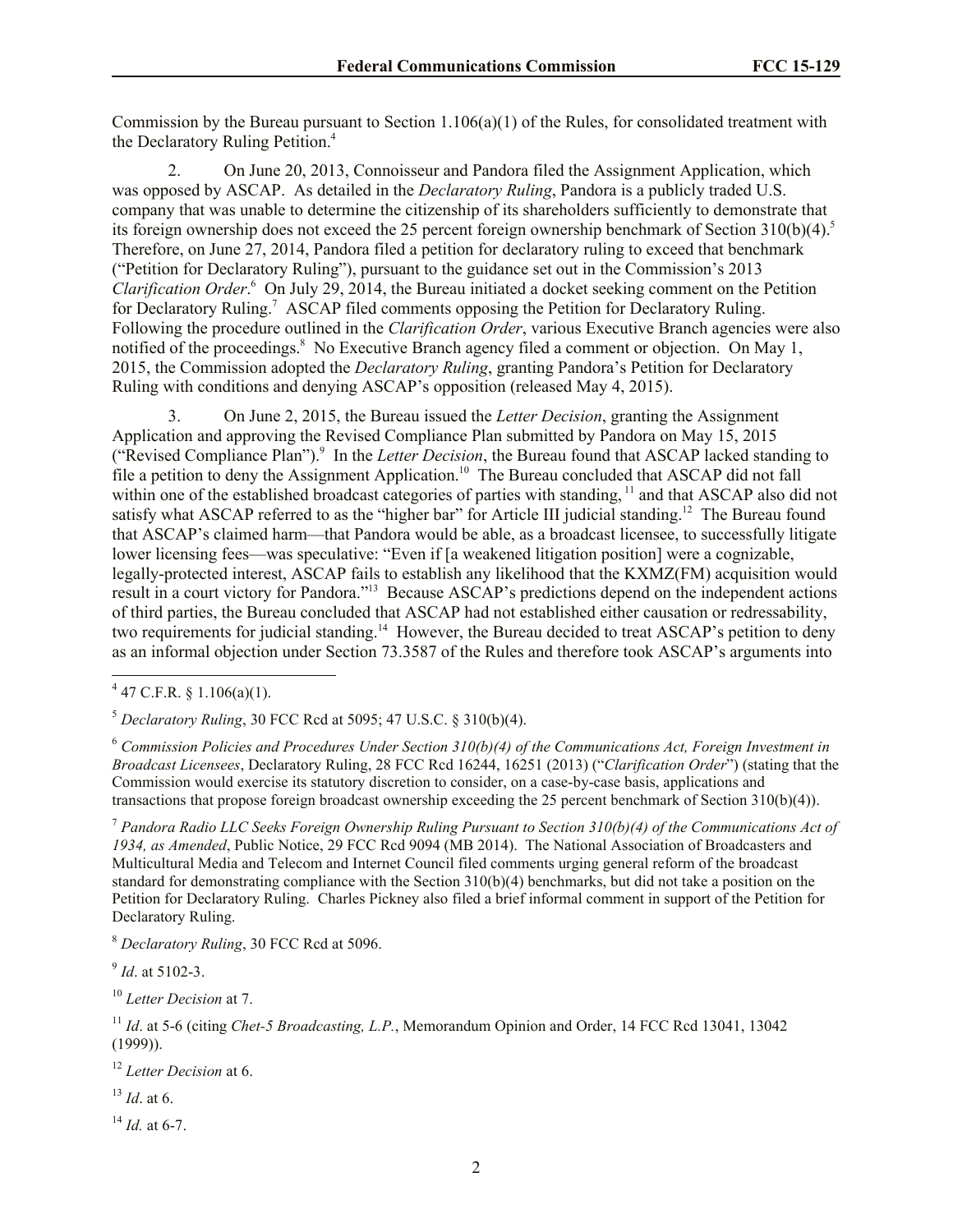account when considering the Assignment Application.<sup>15</sup>

### **II. DISCUSSION**

4. *Assignment Petition*. In the Assignment Petition, ASCAP contests the *Letter Decision*'s findings on: (1) standing,  $^{16}$  (2) the timing of shareholder approval under the Revised Compliance Plan; (3) the timing of biennial ownership reports under the Revised Compliance Plan; and (4) Pandora's motivation in acquiring the Station.<sup>17</sup>

5. With respect to standing, we affirm the *Letter Decision*. ASCAP relies on the U.S. Court of Appeals for the District of Columbia Circuit's ("D.C. Circuit") June 12, 2015, decision in *NAB v. FCC* to support its claim that the Bureau "set[] the standing bar too high. For ASCAP to satisfy Article III standing based on a future harm, it argues that it need only show a 'substantial probability of injury or a substantial risk that the harm will occur."<sup>18</sup> ASCAP reiterates that it has standing because *if* Pandora uses its newfound status as a broadcaster to successfully litigate lower licensing fees, large music publishers "*may well* follow through on their threat to withdraw [from ASCAP]."<sup>19</sup>

6. The Bureau applied the same standard that the D.C. Circuit used in *NAB v. FCC* namely, the three-prong test set out by the Supreme Court in *Lujan v. Defenders of Wildlife*. 20 The difference lies in the facts. In *NAB v. FCC*, the petitioner demonstrated a "substantial risk" that at least some of its television stations would miss the "go-dark deadline" after being reassigned new channels as a result of the incentive auction, which had already been mandated by Congress and whose implementation had been initiated by the Commission through the adoption of new rules.<sup>21</sup> No additional actions by other parties were identified as necessary parts of the relevant chain of causation. By contrast, ASCAP's claimed injury is based on the assumption that at least *three* separate third parties will act in the way ASCAP predicts, specifically, that: (1) Pandora will decide to "use KXMZ to claim entitlement" to the licensing rate applicable to broadcasters; (2) a court will hold in Pandora's favor; and (3) ASCAP's members will decide to withdraw from ASCAP as a result of Pandora's receiving the favorable broadcast royalty rate.<sup>22</sup> This situation fails the test set forth in *Lujan* that "the injury has to be "fairly ... trace[able]

<sup>19</sup> Assignment Petition at 2 (emphasis added).

<sup>22</sup> Pandora states that these licensing matters are also being "squarely addressed" by Congress and other government agencies, as well as being the subject of ongoing contractual negotiations. Pandora Comments filed Sept. 29, 2014, in MB Docket No. 14-109, at 12.

l <sup>15</sup> 47 C.F.R. § 73.3587.

<sup>&</sup>lt;sup>16</sup> ASCAP does not pursue on reconsideration its alternative claim of listener standing.

<sup>&</sup>lt;sup>17</sup> ASCAP also argues that dismissal of its public interest arguments was unfounded, because it disagrees with the Bureau's conclusion that ASCAP's alleged harms to its members are contingent on the independent actions of third parties. Assignment Petition at 3. We address this argument below, in connection with both the standing issue, and the substantive analysis of the scope of Section 310(d).

<sup>&</sup>lt;sup>18</sup> Assignment Petition at 2 (quoting *Nat'l Ass'n of Broadcasters v. FCC*, 2015 U.S. App. LEXIS 9866 (D.C. Cir. June 12, 2015) ("*NAB v. FCC*"), at 26).

<sup>20</sup> *Lujan v. Defenders of Wildlife*, 504 U.S. 555 (1992) ("*Lujan*"); *Letter Decision* at 6 ("To satisfy the stricter Article III standing standard, ASCAP must prove three elements: (1) it has suffered or will suffer injury-in-fact; (2) there is a causal link between the proposed assignment and the injury-in-fact; and (3) redressability, meaning that not granting the assignment would remedy the injury-in-fact."); *NAB v. FCC* at 26 ("To establish its standing, [the petitioner] must show: (1) "an 'injury in fact' that is (a) concrete and particularized and (b) actual or imminent, not conjectural or hypothetical; (2) [that] the injury is fairly traceable to the challenged action of the defendant; and (3) [that] it is likely, as opposed to merely speculative, that the injury will be redressed by a favorable decision.") (citing *Friends of the Earth, Inc. v. Laidlaw Envtl. Servs. (TOC), Inc.,* 528 U.S. 167, 180-81 (2000) (citing *Lujan*, 504 U.S. at 560-61)).

<sup>21</sup> *NAB v. FCC* at 27.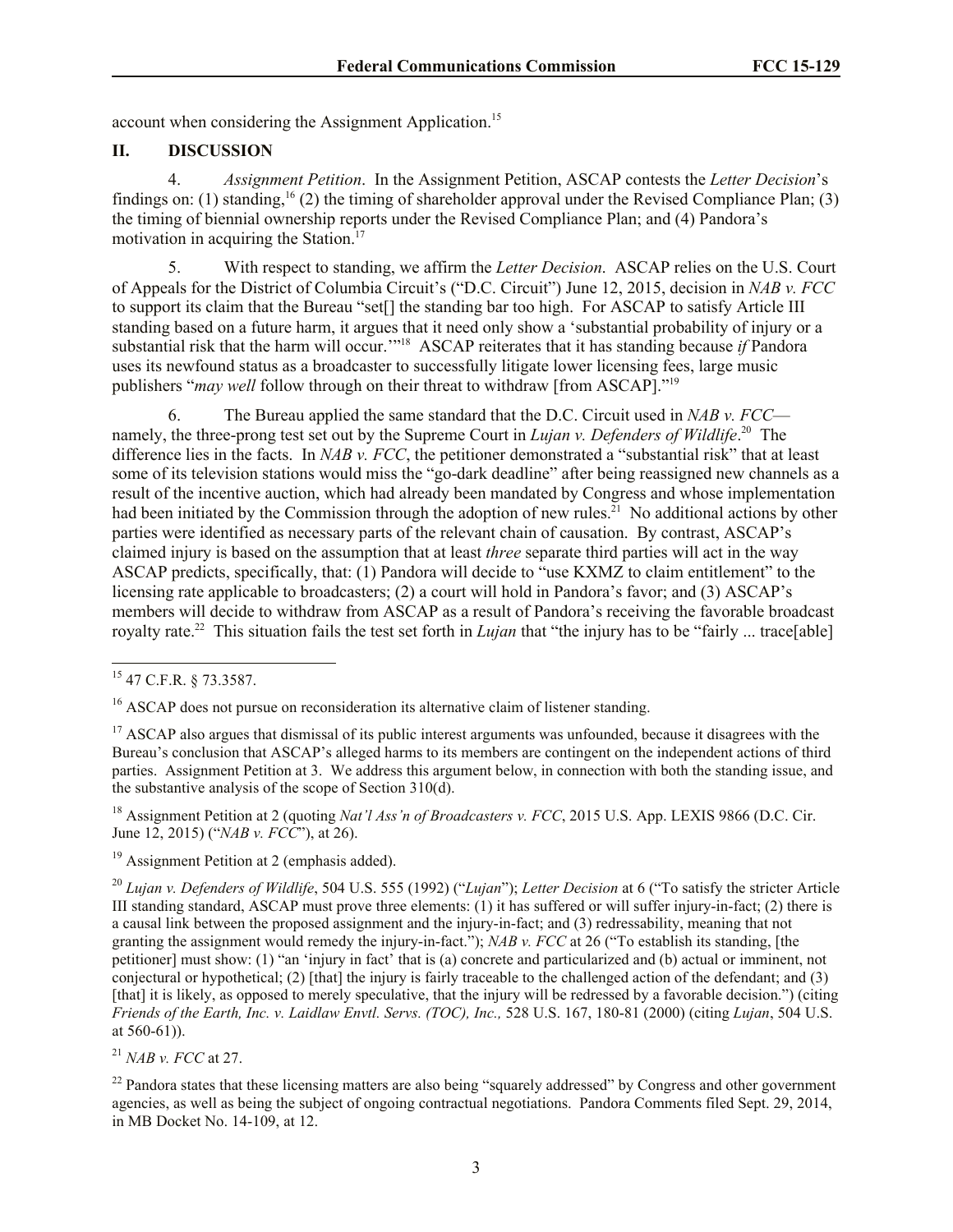to the challenged action of the defendant, and not ... th[e] result [of] the independent action of some third party not before the court."<sup>23</sup>

7. We note that not only is ASCAP's standing claim impermissibly dependent on the actions of multiple third parties, it is problematic in other ways as well. Whereas the petitioner in *FCC v. NAB* provided "reasoned predictions" about how repacking was likely to affect it.<sup>24</sup> ASCAP's brief description of the relevant chain of causation is vague and omits potentially significant information. For example, ASCAP predicts that Pandora will "claim entitlement" to the licensing rate negotiated by ASCAP and the Radio Music License Committee ("RMLC") (an organization representing radio broadcasters). It does not, however, discuss how Pandora's prospects of success would be affected by the 2014 decision of the U.S. District Court for the Southern District of New York ("District Court") in *Pandora v. ASCAP*, upheld by the Second Circuit —in which the District Court unequivocally held that Pandora is *not* entitled to the RMLC rate.<sup>25</sup> Similarly, the Assignment Petition does not include the District Court's 2013 decision that ASCAP members (some of whom had already attempted to withdraw from ASCAP to the degree necessary to negotiate independently with Pandora) could not withdraw from ASCAP only with respect to internet streaming services but had to be "all in" or "all out."<sup>26</sup> In the *Declaratory Ruling* docket, ASCAP mentioned this holding, concluding merely that "music publishers are now closely watching developments and weighing their options."<sup>27</sup> This statement hardly describes a "substantial risk" of withdrawal. Therefore, ASCAP has not established that the alleged injury withdrawal—is likely to occur at all, much less that it would be directly traceable to the grant of the Assignment Application. For these reasons as well, we uphold the Bureau's standing determination.

8. In any event, none of ASCAP's arguments on the merits warrants reconsideration or review of the Bureau's order. We address each of these arguments in turn.

9. *Shareholder Approval.* The *Declaratory Ruling* imposed as a condition certain specific changes to Pandora's certificate of incorporation. It established no date for doing so. The Bureau's *Letter Decision* expected Pandora to present this matter for a vote at its 2016 annual shareholder meeting, and if necessary at its 2017 annual shareholder meeting—after which the station would be subject to divestiture.<sup>28</sup> Contrary to ASCAP's assertion, this deadline was not a modification of the *Declaratory Ruling,* which set no deadline. Nor was it unreasonable for the Bureau not to put Pandora to the substantial expense of calling a special meeting of shareholders solely for this purpose. It was sufficient to provide Pandora with a reasonable opportunity to satisfy the condition.

10. *Biennial Ownership Reports.* Nor was it inconsistent with the *Declaratory Ruling* or

l

<sup>26</sup> *In re Pandora Media, Inc.,* No. 12 CIV. 8035 DLC, 2013 WL 5211927, at 7 (S.D.N.Y. Sept. 17, 2013), *aff'd sub nom. Pandora Media, Inc. v. Am. Soc. of Composers, Authors & Publishers*, 785 F.3d 73 (2d Cir. 2015) ("ASCAP did not have the right to permit the partial withdrawals of rights at issue and thereby acquiesce to a regime in which some music users could not obtain full public performance rights to works in the ASCAP repertory.").

<sup>27</sup> Opposition filed by ASCAP on August 28, 2014, in Docket No. 14-109, at 20.

<sup>28</sup> *Letter Decision* at 7.

<sup>23</sup> *Lujan*, 504 U.S. at 560-61 (citing *Simon v. Eastern Ky. Welfare Rights Organization,* 426 U.S. 26, 41–42 (1976)). <sup>24</sup> *NAB v. FCC* at 27.

<sup>25</sup> *In re Pandora Media, Inc.*, 6 F.Supp.3d 317, 320, 369-72 (S.D.N.Y. 2014), *aff'd per curiam sub nom. Pandora Media, Inc. v. Am. Soc. of Composers, Authors & Publishers*, 785 F.3d 73 (2d Cir. 2015) ("*Pandora v. ASCAP*") (setting Pandora's licensing rate at 1.85 percent of revenues through 2015, slightly higher than the 1.70 percent RMLC rate but lower than the higher rates advocated by ASCAP for 2013-15). Instead, ASCAP bases its prediction on a 2013 report filed by Pandora with the Securities and Exchange Commission. Assignment Petition at 2, n.5. We also note that on July 29, 2015, the District Court refused to lower the (non-RMLC) licensing rate it had set earlier in the year between Pandora and another music licensing group, Broadcast Media, Inc. ("BMI"), rejecting, Pandora's argument that its acquisition of KXMZ qualified it for the RMLC rate. *See BMI v. Pandora Media, Inc.*, No. 13 CIV. 4037 LLS (S.D.N.Y. July 29, 2015) (appeal pending).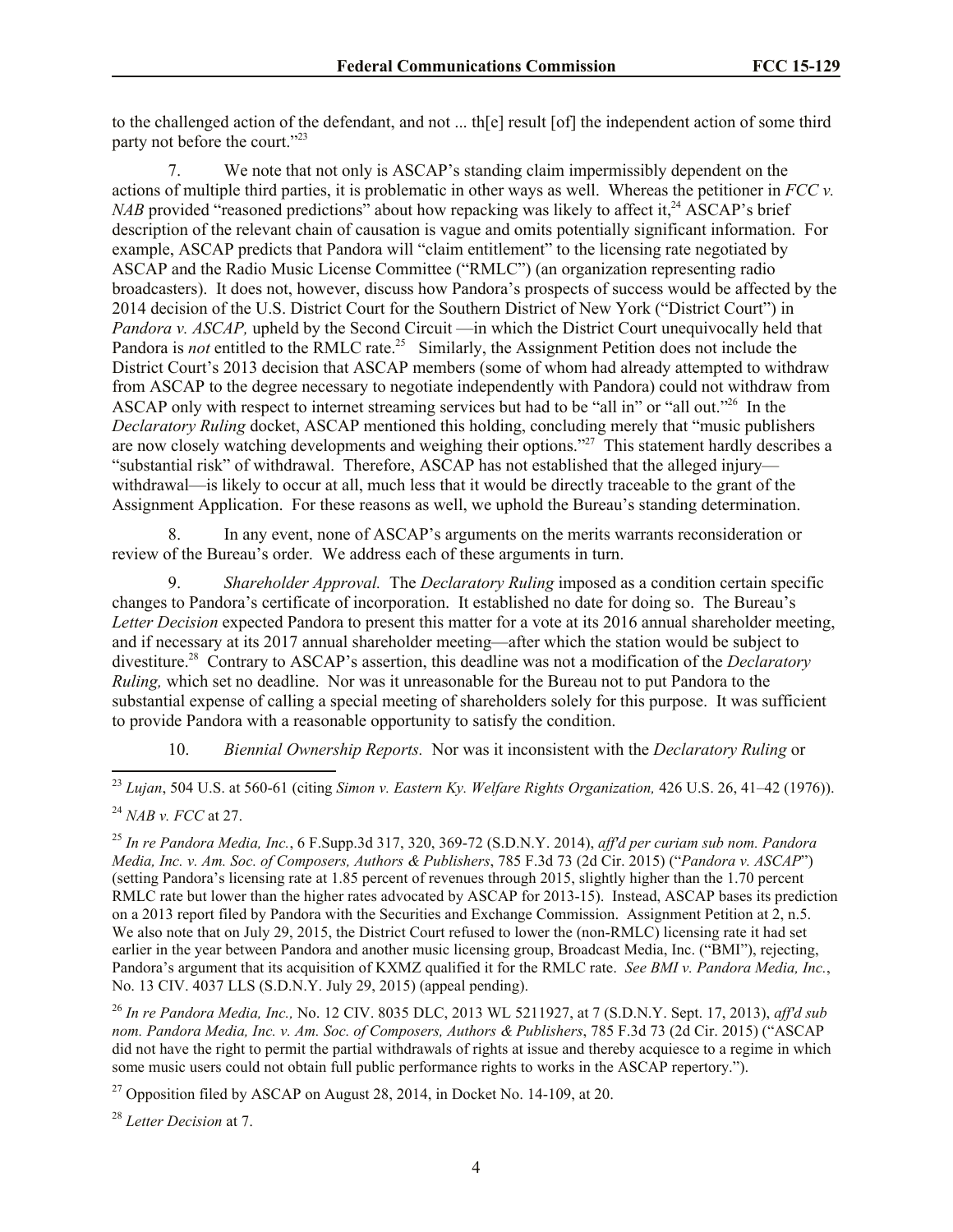unreasonable to allow Pandora to defer its required foreign ownership certification until after its 2015 biennial ownership report. Indeed, the *Declaratory Ruling* noted that it is only *after* the changes to the certificate of incorporation that Pandora would be expected to have "improved access to shareholder information, and thus be able to submit more accurate and complete foreign ownership data."<sup>29</sup>

11. *Rationale for Pandora's Acquisition.* Finally, ASCAP claims that the Bureau's failure to examine "the rationale and motivation" behind Pandora's transaction is "an extraordinary change of policy."<sup>30</sup> We agree with the Bureau that Pandora's alleged hope, by acquiring KXMZ(FM), to qualify for lower music license royalty rates would not be relevant to our Section 310(d) public interest determination. Whatever the impact of its acquisition on such royalty rates may be, Pandora has undertaken to offer programming responsive to the interests of its local listeners, and ASCAP has failed to identify any substantial and material question about Pandora's ability to provide such service in the public interest.

12. In ensuring that broadcast licensees serve the "public interest, convenience, and necessity" under Section 310(d), the Commission focuses on the essential goals of diversity, competition, and localism.<sup>31</sup> Here, ASCAP urges us to deny the Assignment Application based on either Pandora's motivation in acquiring the Station or on a "public interest" factor introduced by ASCAP— the injury to ASCAP's members from potential withdrawal of music publishers from ASCAP, which it alleges will "then [flow] to broadcasters and the American public."<sup>32</sup> ASCAP does not identify in either of these arguments any provision of the Communications Act or the Commission's rules that Pandora's proposed acquisition would violate, or any demonstrated threat that such acquisition poses to our public interest goals. The Bureau carefully considered each of ASCAP's contentions, concluding that, under our case law, Pandora will be considered to serve its community of license—regardless of its motivation in acquiring the Station—as long as it: (1) provides principal community signal service to the designated community; (2) complies with the main studio location rule; and (3) provides programming that will serve the designated community.<sup>33</sup> The Bureau also determined that, for the same reasons that ASCAP lacked standing, the effects of the transaction on the collective music licensing system were too "speculative and contingent on the independent actions of third parties" to form a "substantial and material question of fact that grant of the [Assignment] Application would be inconsistent with the public interest, convenience, and necessity."<sup>34</sup> We agree. Indeed, even if ASCAP had been able to demonstrate any likely connection between this transaction and withdrawal of music publishers from ASCAP, it has failed to demonstrate how that would adversely affect diversity, competition, or localism *in the provision of broadcast service.*  In these circumstances, we believe it is clearly within the Commission's discretion to leave such matters to the courts charged with addressing them.<sup>35</sup> In fact, as noted above, the courts have now rejected

l

(continued….)

<sup>29</sup> *Declaratory Ruling,* 30 FCC Rcd at 5101-2.

<sup>&</sup>lt;sup>30</sup> Assignment Petition at 6.

<sup>31</sup> 47 U.S.C. § 310(d); *In the Matter of Review of the Commission's Regulations Governing Television Broadcasting*, Report and Order, 14 FCC Rcd 12903, 12907 (1999) (subsequent history omitted). To the extent that ASCAP suggests that these Section 310(d) public interest factors must form a part of every foreign ownership analysis under Section 310(b)(4), we note that such a requirement would be administratively unworkable and duplicative of the assignment application process.

<sup>32</sup> Assignment Petition at 3.

<sup>33</sup> *Letter Decision* at 8.

<sup>34</sup> *Id.*

<sup>35</sup> *See NAACP v. FPC,* 425 U.S. 662, 670 & n.7 (1976); *Community Television of Southern California v. Gottfried,*  459 U.S. 498 (1983). ASCAP's argument that the Commission reviews how acquisitions will affect competition is inapposite. Under Section 310(d), it is well established that our public interest evaluations of proposed transactions encompass "the broad aims of the Communications Act," which include preserving competition. *See, e.g., Applications of Comcast Corp, General Electric Co., and NBC Universal, Inc. for Consent to Assign Licenses and*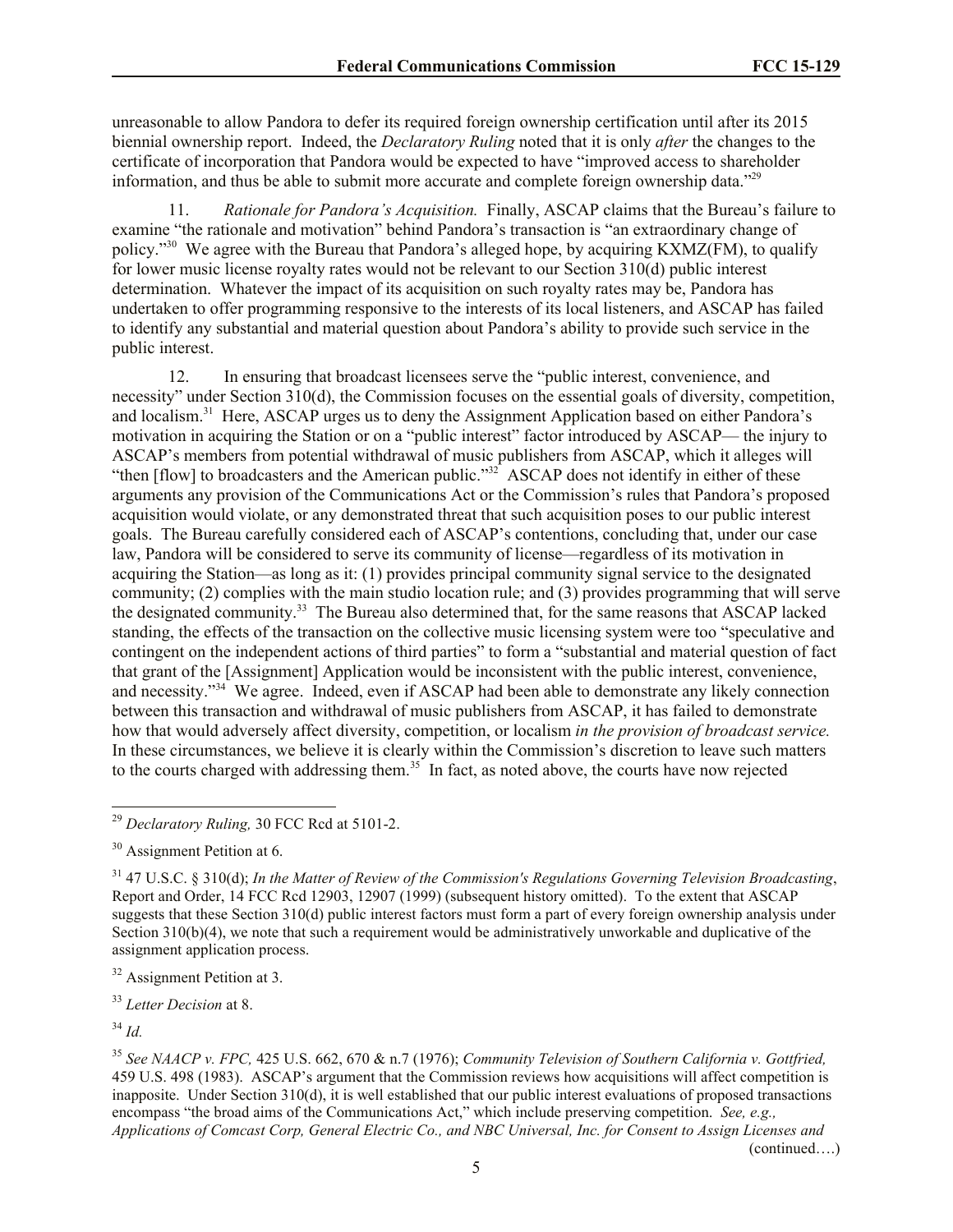Pandora's argument about its entitlement to RMLC rates that ASCAP has argued would, if successful, result in harm to the music licensing system.<sup>36</sup>

13. *Declaratory Ruling Petition*.In the *Declaratory Ruling*, the Commission held that "matters concerning the collective licensing regime are unrelated to potential unacceptable foreign influence over U.S. broadcast stations, which is the sole focus of Section  $310(b)(4)$  as it applies to broadcast licenses." <sup>37</sup> On reconsideration, ASCAP's main objection to the *Declaratory Ruling* is that the Commission failed to conduct a "comprehensive" public interest analysis—specifically, that it failed to consider ASCAP's claims that Pandora's acquisition of the Station would not serve local listeners and could lead to the breakdown of the U.S. collective music licensing system.<sup>38</sup> ASCAP also argues that the Commission failed to consider the public interest goals of increased foreign investment, innovation, diversity, and localism.<sup>39</sup> These oversights, according to ASCAP, were inconsistent with the guidance set out in the *Clarification Order* and therefore arbitrary and capricious.<sup>40</sup>

14. ASCAP's argument misunderstands our determination under Section 310(b) and confuses that analysis with (and would make it duplicative of) the Bureau's foregoing determination under Section 310(d). In the *Declaratory Ruling*, the Commission engaged in a detailed, fact-specific analysis of Pandora's request to exceed the statutory foreign ownership benchmarks of Section 310(b)(4), following the guidance set out in the *Clarification Order*. First, we examined Pandora Media's ownership structure, i.e., that of a U.S.-based publicly traded company with widely dispersed beneficial ownership, in which no single foreign individual or entity held an attributable five percent or greater voting interest.<sup>41</sup> The Commission also examined the identity and nationality of those with "the ability to influence or control core decisions of the licensee.<sup>"42</sup> We solicited the input of Executive Branch entities with expertise in national security, law enforcement, foreign policy, and international trade and received no comments or objections.<sup>43</sup> Finally, the Commission noted that "Pandora is a new and independent entrant to the broadcast industry and as such represents an influx of investment capital,<sup>44</sup> quoting the *Clarification Order*, in which the Commission anticipated that "[g]reater capitalization [through foreign investment] may in turn yield greater innovation, particularly in programming directed at niche or minority audiences."<sup>45</sup> These are the relevant public interest factors upon which the Commission properly based its exercise of discretion under Section  $\overline{310(b)(4)}$  to permit Pandora to exceed the foreign ownership benchmarks (with conditions).

15. The Commission considered and rejected ASCAP's suggestion that we leverage our statutory obligations under Section 310(b)(4) in an attempt to preserve the current music licensing system.

 $39$  *Id.* at 5-6.

<sup>40</sup> *Id.* at 1-8.

<sup>41</sup> *Declaratory Ruling*, 30 FCC Rcd at 5096.

<sup>42</sup> *Id.* at 5097-8, 5101 (noting that all eight members of Pandora Media's Board of Directors are U.S. citizens, as are all but two of its ten executive officers) (citations omitted).

<sup>43</sup> *Id.* at 5097.

<sup>44</sup> *Id.* at 5100.

<sup>(</sup>Continued from previous page)

*Transfer Control of Licensees,* MB Docket No. 10-56, Memorandum Opinion and Order, 26 FCC Rcd 4238, 4248, ¶ 23 (2011). As noted above, ASCAP has failed to demonstrate how its concerns about Pandora's music copyright royalty rates or rationale for this transaction are included within these broad aims.

<sup>36</sup> *See* paragraph 7 and n.26, *supra.*

<sup>37</sup> *Declaratory Ruling*, 30 FCC Rcd at 5099.

<sup>&</sup>lt;sup>38</sup> Declaratory Ruling Petition at 1-2, 6.

<sup>45</sup> *Clarification Order*, 28 FCC Rcd at 16249.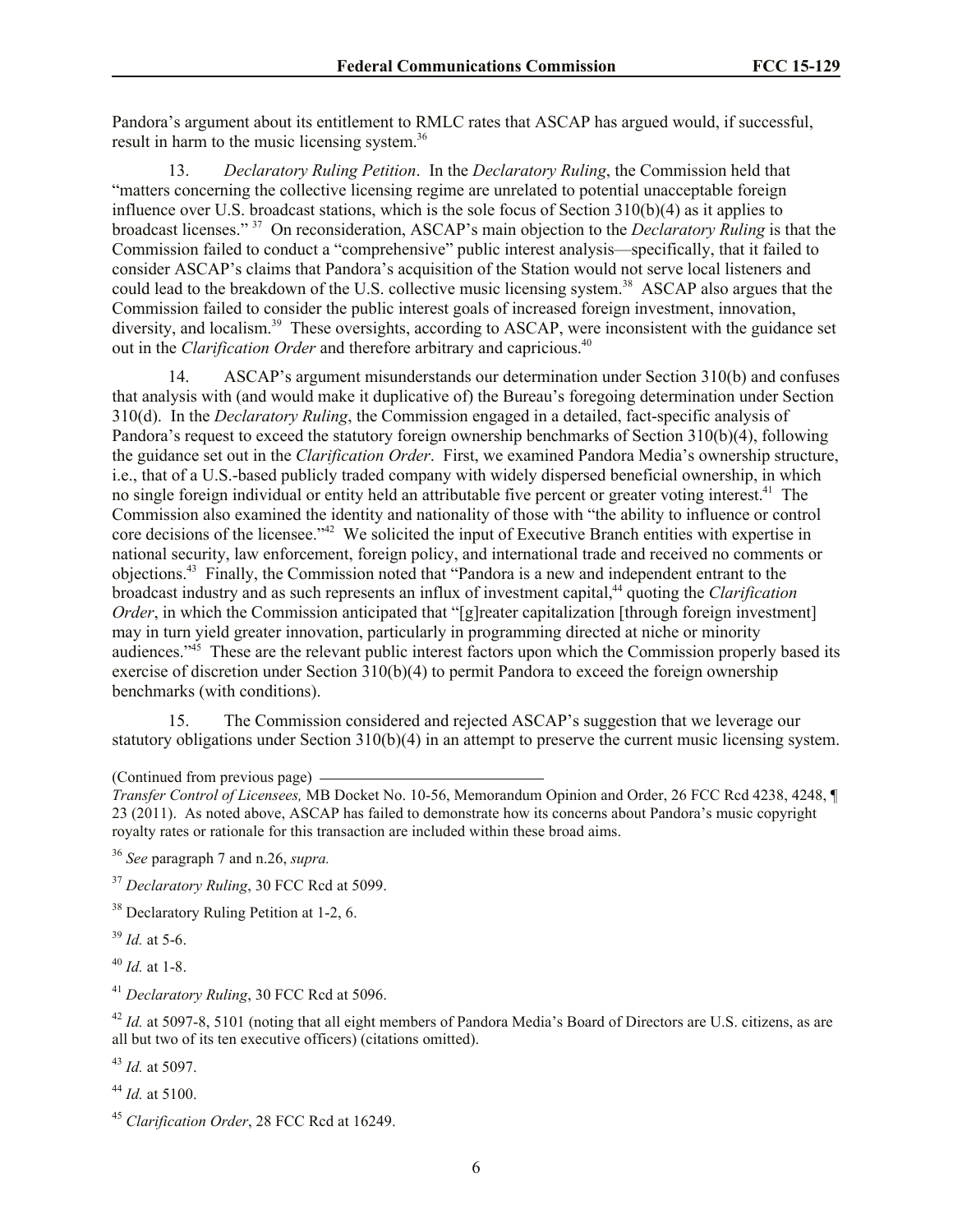ASCAP provides no support for its view of Section 310(b)(4). Nor do the Commission's prior decisions analyzing Section 310(b)(4) issues.<sup>46</sup> In the *Clarification Order*, we stated that we would address "any *relevant* public interest concerns" and determine "whether the public interest would be served *by permitting the requested foreign ownership.*"<sup>47</sup> In this case, the harm alleged by ASCAP has nothing to do with Pandora's level of foreign ownership. The alleged harm—potential withdrawal of music publishers from ASCAP—would be no less likely to occur even if Pandora had been able to demonstrate that it had less than 25 percent foreign ownership and thus never had to obtain a declaratory ruling.<sup>48</sup> Therefore, the Commission correctly concluded in the *Declaratory Ruling* that the future of the collective music licensing system is not a relevant public interest factor in our Section 310(b)(4) analysis of Pandora as a prospective licensee and, in any case, is a question that is more appropriately resolved by Congress, the courts, and government agencies with expertise in this area.<sup>49</sup> Similarly, we found that Pandora's motivation in acquiring the Station was not relevant to the purpose of Section 310(b) as the Commission has interpreted it, which, again, is a concern with "foreign influence over broadcast stations."<sup>50</sup> As noted above, however, both Pandora's alleged rationale for the transaction and the transaction's alleged impact on the collective music licensing system *were* directly addressed by the Bureau in the *Letter Decision*, as part of its Section 310(d) analysis.

16. For the reasons set forth above, the Assignment Petition and the Declaratory Ruling Petition are denied.

## **III. ORDERING CLAUSES**

17. IT IS ORDERED THAT, pursuant to Sections 4(i) and 405 of the Communications Act of 1934, as amended, 47 U.S.C. §§ 154(i), 405, and Section 1.106 of the Commission's Rules, 47 C.F.R. § 1.106, the Petitions for Reconsideration filed by the American Society of Composers, Authors and Publishers on June 3, 2015, and July 2, 2015, ARE DENIED.

l

<sup>46</sup> *See, e.g., Applications of SOFTBANK CORP., Starburst II, Inc., Sprint Nextel Corporation, and Clearwire Corporation,* Memorandum Opinion and Order, Declaratory Ruling, and Order on Reconsideration, 28 FCC Rcd 9642, 9693 (2013) ("When analyzing a transfer of control or assignment application *in which foreign investment is an issue*, we also consider public interest issues related to national security, law enforcement, foreign policy, or trade policy concerns.") (emphasis added)); *Lockheed Martin Corp (Transfer of Comsat Licenses to Intelsat)*, Order and Authorization, 17 FCC Rcd 27732, 27762-63 (IB 2002); *see also Clarification Order*, 28 FCC Rcd at 16244 ("The Act's foreign ownership restrictions were originally conceived to address homeland security interests during wartime. They were designed to protect the integrity of ship-to-shore and governmental communications and thwart the airing of foreign propaganda on broadcast stations.").

<sup>47</sup> *Clarification Order*, 28 FCC Rcd at 16252-3 (emphasis added).

<sup>48</sup> *See Declaratory Ruling,* 30 FCC Rcd at 5099 ("The alleged harms to the performing rights system arise from Pandora's proposed purchase of a radio station, not from the level of Pandora's foreign ownership, and would exist whether or not Pandora was able to demonstrate compliance with Section 310(b)(4). Thus, ASCAP's broader public interest argument is inapt in the context of this *Declaratory Ruling*, which exclusively concerns our statutory obligations under Section 310(b).").

<sup>49</sup> *Id.* at 5099.

<sup>50</sup> *Id.* at 5099 (citing *Clarification Order,* 28 FCC Rcd at 16253).